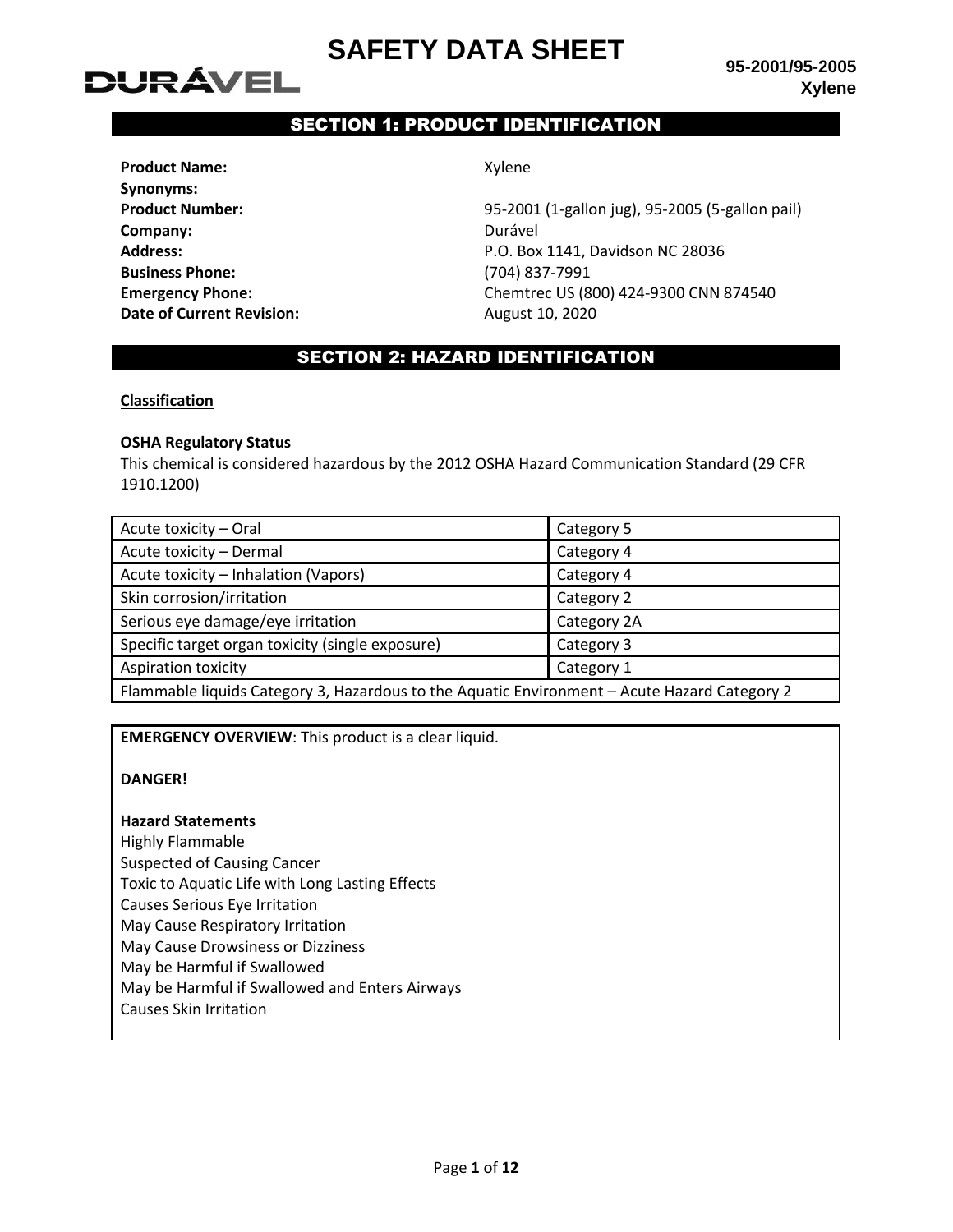

## **Precautionary Statements – Prevention**

Obtain special instructions before use Do not handle until all safety precautions have been read and understood Keep away from heat/sparks/open flames/hot surfaces. - No smoking Keep container tightly closed Ground/bond container and receiving equipment Use explosion-proof electrical/ ventilating / lighting/ equipment Use only non-sparking tools Take action to prevent static discharges Avoid breathing dust/fume/gas/mist/vapors/spray Wash face, hands and any exposed skin thoroughly after handling Use only outdoors or in a well-ventilated area Avoid release to the environment Wear protective gloves/protective clothing/eye protection/face protection

### **Precautionary Statements – Response**

IF exposed or concerned: Get medical advice/attention IF ON SKIN (or hair): Take off immediately all contaminated clothing. Rinse skin with water/ shower If skin irritation occurs: Get medical advice or attention. IF IN EYES: Rinse cautiously with water for several minutes. Remove contacts, if present and easy to do. Continue rinsing. If eye irritation persists: Get medical advice/attention IF INHALED: Remove person to fresh air and keep comfortable for breathing. Call a POISON CENTER/doctor if you feel unwell. IF SWALLOWED: Immediately call a POISON CONTROL CENTER/doctor Do NOT induce vomiting. Take off contaminated clothing and wash before reuse In case of fire use, "alcohol resistant" foam, dry chemical, halon or carbon dioxide to extinguish. Collect spillage

## **Precautionary Statements - Storage**

Store in well-ventilated place. Keep Cool. Keep container tightly closed. Store locked up.

#### **Precautionary Statements – Disposal**

Dispose of contents/container in accordance with local/regional/national regulations.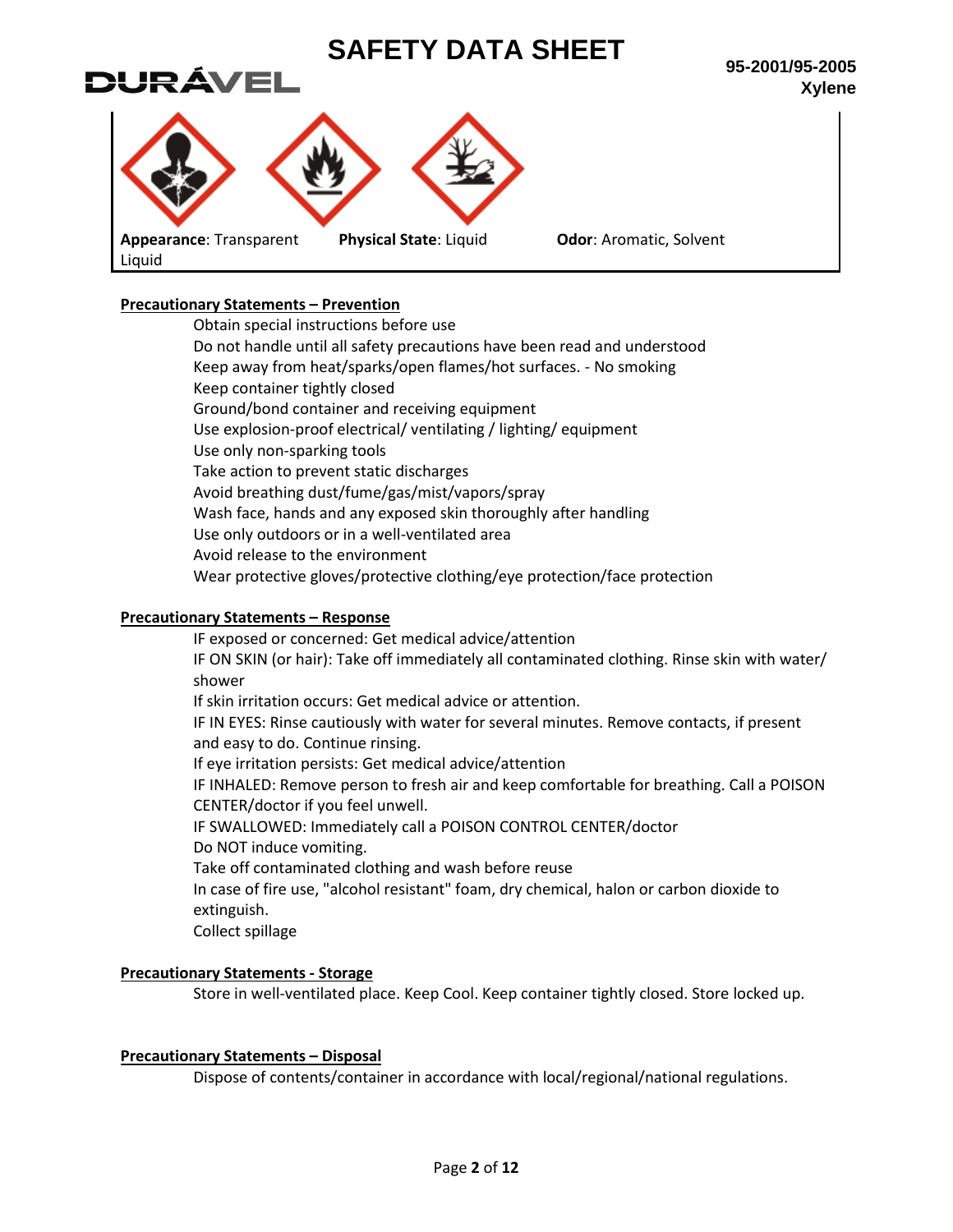**95-2001/95-2005 Xylene**

# **DURÁVEL**

## **Hazards Not Otherwise Classified (HNOC)**

Repeated exposure may cause skin dryness or cracking

## SECTION 3: COMPOSITION AND INFORMATION ON INGREDIENTS

### **Substance**

| <b>Chemical Name</b> | CAS No.   | Weight - %    | <b>Trade Secret</b> |
|----------------------|-----------|---------------|---------------------|
| Kvlene               | 1330-20-7 | 100<br>$60 -$ |                     |

\*The exact percentage (concentration) of composition has been withheld as a trade secret.

## SECTION 4: FIRST-AID MEASURES

## **Description of First Aid Measures**

| <b>General Advice</b>                                                      | Move out of the dangerous area. Consult a physician. Provide this<br>Safety Data Sheet to the doctor in attendance.                                                                                                    |  |
|----------------------------------------------------------------------------|------------------------------------------------------------------------------------------------------------------------------------------------------------------------------------------------------------------------|--|
| <b>Eye Contact</b>                                                         | IF IN EYES: Rinse cautiously with water for several minutes. Remove<br>contact lenses, if present and easy to do. Continue rinsing. If eye<br>irritation persists: Get medical advice/attention.                       |  |
| <b>Skin Contact</b>                                                        | IF ON SKIN (or hair): Remove/Take off immediately all contaminated<br>clothing. Rinse skin with water/shower. Wash off immediately with<br>soap and plenty of water. If skin irritation persists, call a physician.    |  |
| <b>Inhalation</b>                                                          | IF INHALED: Remove victim to fresh air and keep at rest in a position<br>comfortable for breathing. If breathing is irregular or stopped,<br>administer artificial respiration. If symptoms persist, call a physician. |  |
| Ingestion                                                                  | IF SWALLOWED: Immediately call a POISON CENTER or<br>doctor/physician. Do NOT induce vomiting. Never give anything by<br>mouth to an unconscious person.                                                               |  |
| Most important symptoms and effects, both acute and delayed                |                                                                                                                                                                                                                        |  |
| <b>Symptoms</b>                                                            | Eye, Skin, and Respiratory Irritation.                                                                                                                                                                                 |  |
| Indication of any immediate medical attention and special treatment needed |                                                                                                                                                                                                                        |  |
| <b>Note to Physicians</b>                                                  | Treat symptomatically. For additional information, see Safety Data<br>Sheet.                                                                                                                                           |  |

## SECTION 5: FIRE-FIGHTING MEASURES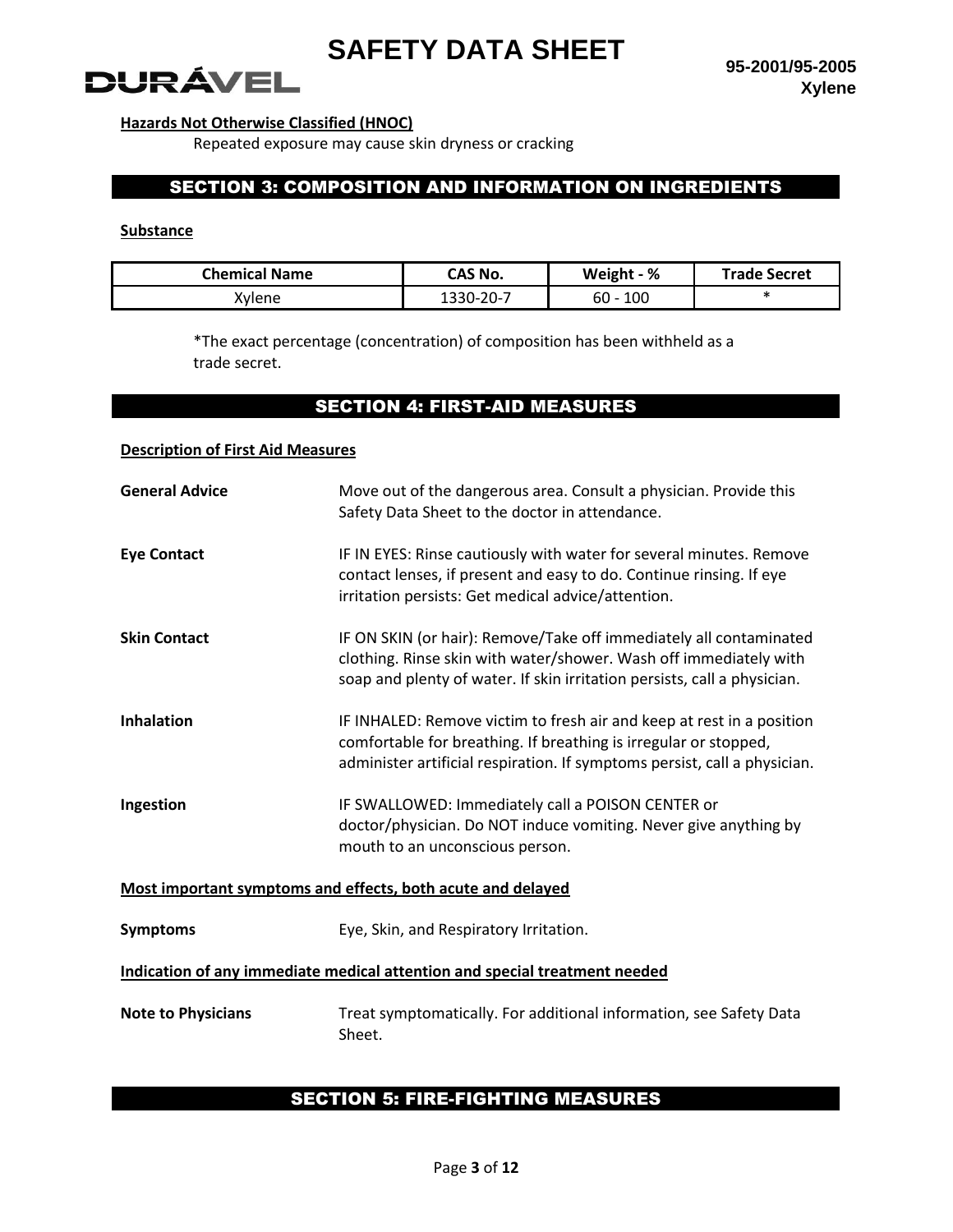**95-2001/95-2005 Xylene**

# DURÁVEL

### **Suitable Extinguishing Media**

Dry Chemical, Alcohol Resistant Foam, Halon or Carbon Dioxide

**Unsuitable extinguishing media** CAUTION: Use of water spray when fighting fire may be inefficient.

**Specific hazards arising from the chemical**

In a fire or if heated a pressure increase may occur and the container may burst.

Hazardous combustion products **Carbon dioxide (CO2)**. Carbon

monoxide.

**Explosion Data Sensitivity to Mechanical Impact Mechanical Impact Not available** 

**Sensitivity to Static Discharge** May be ignited by friction, heat, sparks or flames.

## **Protective equipment and precautions for firefighters**

Wear self-contained breathing apparatus and protective suit.

## SECTION 6: ACCIDENTAL RELEASE MEASURES

## **Personal precautions, protective equipment and emergency procedures**

| <b>Personal Precautions</b> | Use personal protective equipment as required. P261 - Avoid<br>breathing dust/fume/gas/mist/vapors/spray. Ensure adequate<br>ventilation, especially in confined areas. Remove all sources of<br>ignition. Evacuate personnel to safe areas. Beware of vapors<br>accumulating to form explosive concentrations. Vapors can<br>accumulate in low areas. |
|-----------------------------|--------------------------------------------------------------------------------------------------------------------------------------------------------------------------------------------------------------------------------------------------------------------------------------------------------------------------------------------------------|
|                             |                                                                                                                                                                                                                                                                                                                                                        |

## **Environmental Precautions**

**Environmental precautions** Prevent further leakage or spillage if safe to do so. Do not allow product to enter any drains or waterways.

## **Methods and material for containment and cleaning up**

| <b>Methods for containment</b> | Prevent further leakage or spillage if safe to do so. Dike to collect large<br>liquid spills.                                                                                                                                              |
|--------------------------------|--------------------------------------------------------------------------------------------------------------------------------------------------------------------------------------------------------------------------------------------|
| <b>Methods for cleaning up</b> | Use a non-combustible material like vermiculite or sand to soak up the<br>product and place into a container for later disposal. Use clean non-<br>sparking tools to collect absorbed material. Dispose according to local<br>regulations. |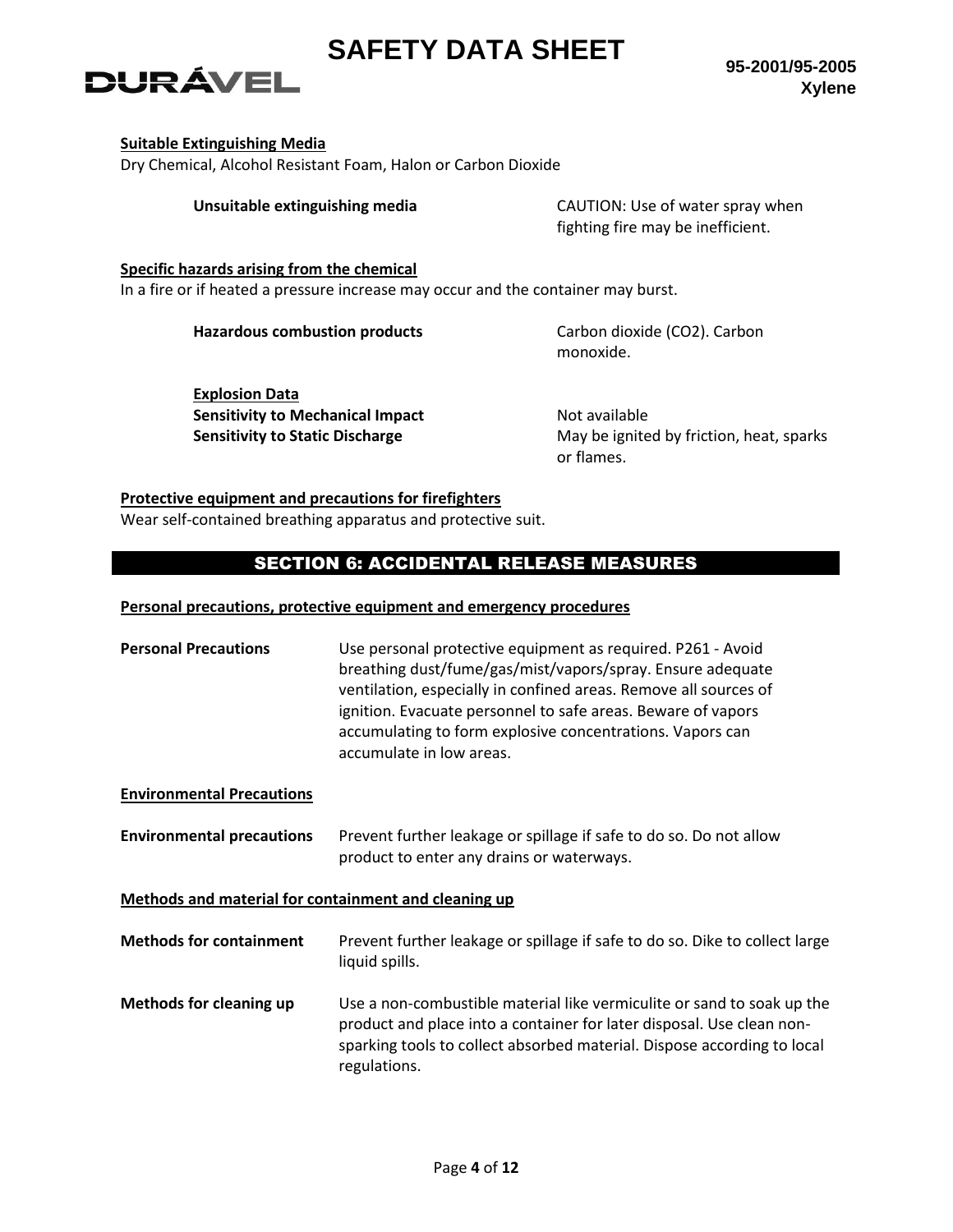

## SECTION 7: HANDLING AND STORAGE

#### **Precautions for safe handling**

DURÁVEL

**Advice for safe handling** Do not handle until all safety precautions have been read and understood. Avoid contact with skin and eyes. Avoid breathing dust/fume/gas/mist/vapors/spray. Keep away from heat, hot surfaces, sparks, open flames and other ignition sources. No smoking. Ground and bond container and receiving equipment. Take measures to prevent the buildup of electrostatic charge. Use non-sparking tools. Wash hands and skin thoroughly after handling. Use only outdoors or in a well-ventilated area. Wear protective gloves/protective clothing/eye protection/face protection.

#### **Conditions for safe storage, including any incompatibilities**

| <b>Storage Conditions</b>     | Keep container tightly closed in a dry and well-ventilated place.<br>Containers which are opened must be carefully resealed and kept<br>upright to prevent leakage. |
|-------------------------------|---------------------------------------------------------------------------------------------------------------------------------------------------------------------|
| <b>Incompatible Materials</b> | Keep away from strong oxidizing agents, strong alkalis, and strong<br>acids.                                                                                        |

## SECTION 8: EXPOSURE CONTROLS – PERSONAL PROTECTION

#### **Control parameters**

**Exposure guidelines** Acetone - CAS# 67-64-1: UK. EH40 WEL TWA 500 ppm 8 hours, STEL 1500 ppm 15 minutes.

| <b>Chemical Name</b> | <b>ACGIH TLV</b> | <b>OSHA PEL</b>         | <b>NIOSH IDLH</b> |
|----------------------|------------------|-------------------------|-------------------|
| Xylene               | STEL: 150 ppm    | TWA: 100 ppm            |                   |
| 1330-20-7            | TWA: 100 ppm     | TWA: 435 mg/m3          |                   |
|                      |                  | (vacated) TWA: 100 ppm  |                   |
|                      |                  | (vacated) TWA: 435      |                   |
|                      |                  | mg/m3                   |                   |
|                      |                  | (vacated) STEL: 150 ppm |                   |
|                      |                  | (vacated) STEL: 655     |                   |
|                      |                  | mg/m3                   |                   |

#### **Appropriate engineering controls**

**Engineering controls General/Local Ventilation Recommended.** 

#### **Individual protection measures, such as personal protective equipment**

**Eye and face protection** Wear safety glasses with side shields (or goggles).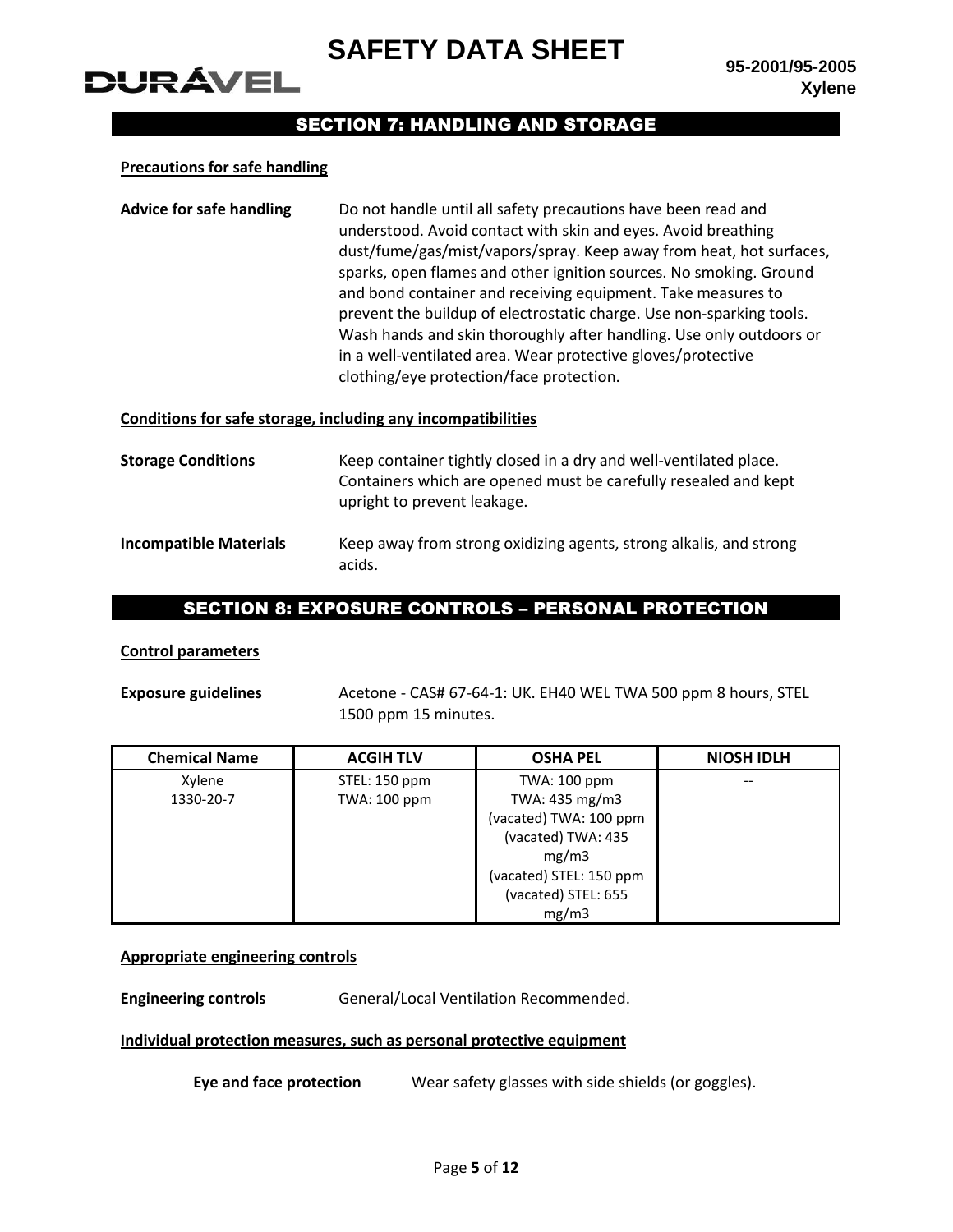

| Skin and body protection                        | Wear impervious protective clothing, including boots,<br>gloves, lab coat, apron or coveralls, as appropriate, to<br>prevent skin contact. Wear chemical resistant gloves at<br>minimum. Wash skin immediately upon contact. Wash<br>hands at mealtime and end of shift.                                                                                                                                                |
|-------------------------------------------------|-------------------------------------------------------------------------------------------------------------------------------------------------------------------------------------------------------------------------------------------------------------------------------------------------------------------------------------------------------------------------------------------------------------------------|
| <b>Respiratory protection</b>                   | Use respiratory protection unless adequate local exhaust<br>ventilation is provided or exposure assessment<br>demonstrates that exposures are within recommended<br>exposure guidelines. Where concentrations are above<br>recommended limits or are unknown, appropriate<br>respiratory protection should be worn. Follow OSHA<br>respirator regulations (29 CFR 1910.134) and use<br>NIOSH/MSHA approved respirators. |
| <b>General Hygiene</b><br><b>Considerations</b> | Handle in accordance with good industrial hygiene and<br>safety practice. Wash hands before and after breaks and at                                                                                                                                                                                                                                                                                                     |

## SECTION 9: PHYSICAL AND CHEMICAL PROPERTIES

the end of the work day.

## **Information on basic physical and chemical properties**

| <b>Physical State</b><br>Appearance<br>Color                  | Liquid<br>Transparent<br>Liquid<br>Transparent<br>Liquid | Odor<br><b>Odor Threshold</b> | Aromatic, Solvent<br>No data available |
|---------------------------------------------------------------|----------------------------------------------------------|-------------------------------|----------------------------------------|
| Property<br>pH<br><b>Melting point/freezing</b>               | <b>Values</b><br>Not Available<br>Not Applicable         | <b>Remarks/Method</b>         |                                        |
| point                                                         |                                                          |                               |                                        |
| <b>Boiling point/Boiling range</b>                            | $95^\circ - 136^\circ$ C                                 |                               |                                        |
| <b>Flash point</b><br><b>Evaporation rate</b>                 | $18^{\circ}$ C (<65 $^{\circ}$ F)<br>0.77                | CC (closed cup)               |                                        |
| <b>Flammability (solid, gas)</b>                              | Not Relevant                                             |                               |                                        |
| <b>Flammability Limit in Air</b>                              | 6.7%                                                     |                               |                                        |
| <b>Upper flammability limit:</b><br>Lower flammability limit: | 0.8%                                                     |                               |                                        |
| Vapor pressure                                                | Not Available                                            |                               |                                        |
| Vapor density                                                 | Not Available                                            |                               |                                        |
| <b>Relative density</b>                                       | .87 @ 70° F                                              |                               |                                        |
| <b>Water solubility</b>                                       | Insoluble in water                                       |                               |                                        |
| Solubility in other solvents                                  | Not Available                                            |                               |                                        |
| <b>Partition coefficient</b>                                  | Not Available                                            |                               |                                        |
| <b>Autoignition temperature</b>                               | Not Available                                            |                               |                                        |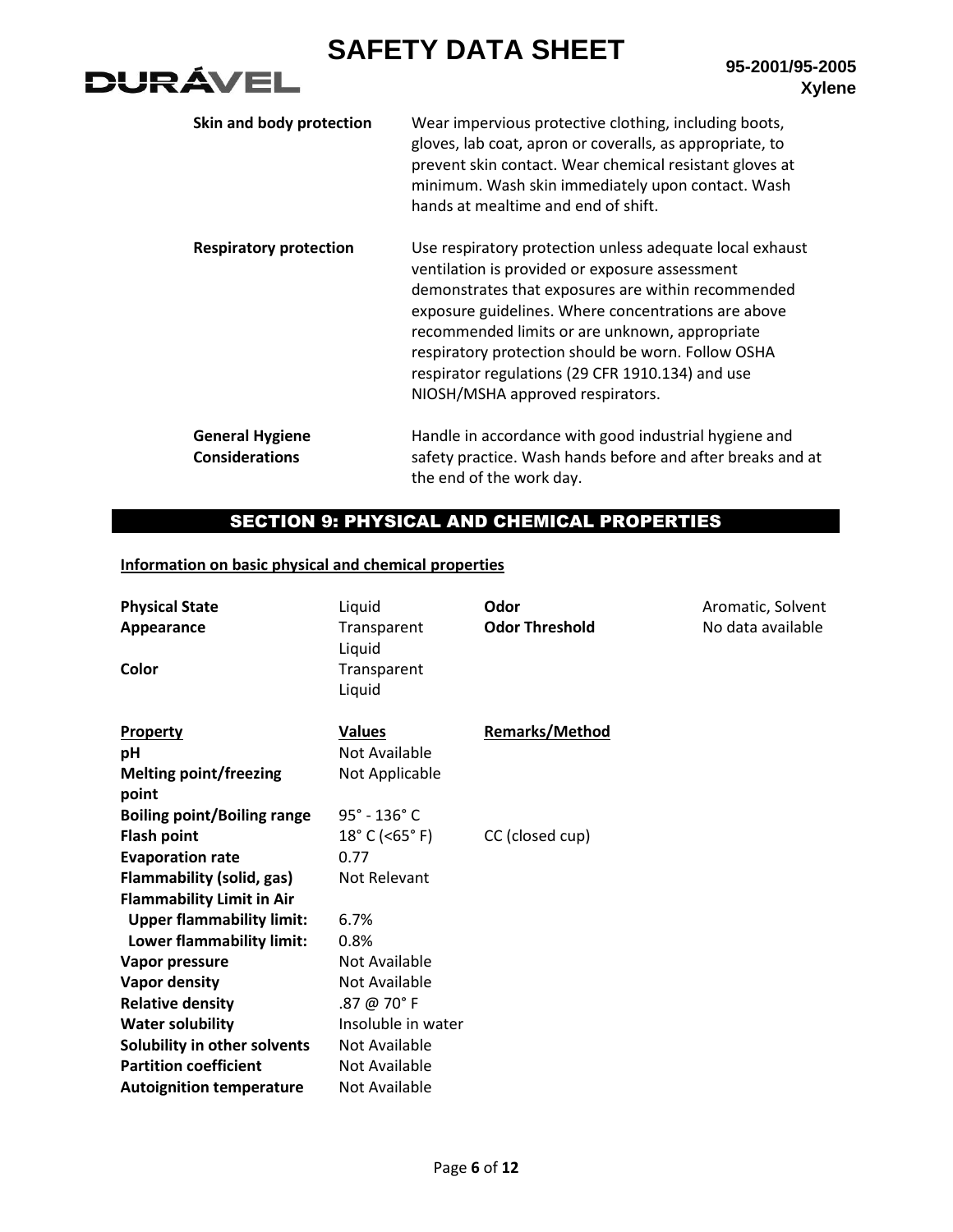

| <b>Decomposition</b>        | Not Available  |
|-----------------------------|----------------|
| temperature                 |                |
| <b>Kinematic viscosity</b>  | Not Available  |
| <b>Dynamic viscosity</b>    | Not Available  |
| <b>Explosive properties</b> | Not Available  |
| <b>Oxidizing properties</b> | Not Available  |
| <b>Other Information</b>    |                |
| Softening point             | Not Relevant   |
| Molecular weight            | Not Available  |
| <b>VOC Content (%)</b>      | Not Applicable |
| <b>Density</b>              | Not Available  |
| <b>Bulk Density</b>         | Not Available  |
|                             |                |

## SECTION 10: STABILITY AND REACTIVITY

**Reactivity** Not Available

**Chemical stability** Stable

**Possibility of Hazardous Reactions** Hazardous polymerization does not occur

## **Conditions to avoid**

Heat, flames and sparks

#### **Incompatible materials**

Keep away from strong oxidizing agents, strong alkalis, and strong acids.

## **Hazardous Decomposition Products**

Hazardous decomposition products formed under fire conditions, carbon oxides

## SECTION 11: TOXICOLOGICAL INFORMATION

### **Information on likely routes of exposure**

**Product Information**

| <b>Inhalation</b>   | Direct contact and vapor inhalation |
|---------------------|-------------------------------------|
| Eye contact         | Direct contact                      |
| <b>Skin contact</b> | Direct contact                      |
| Ingestion           | Direct contact                      |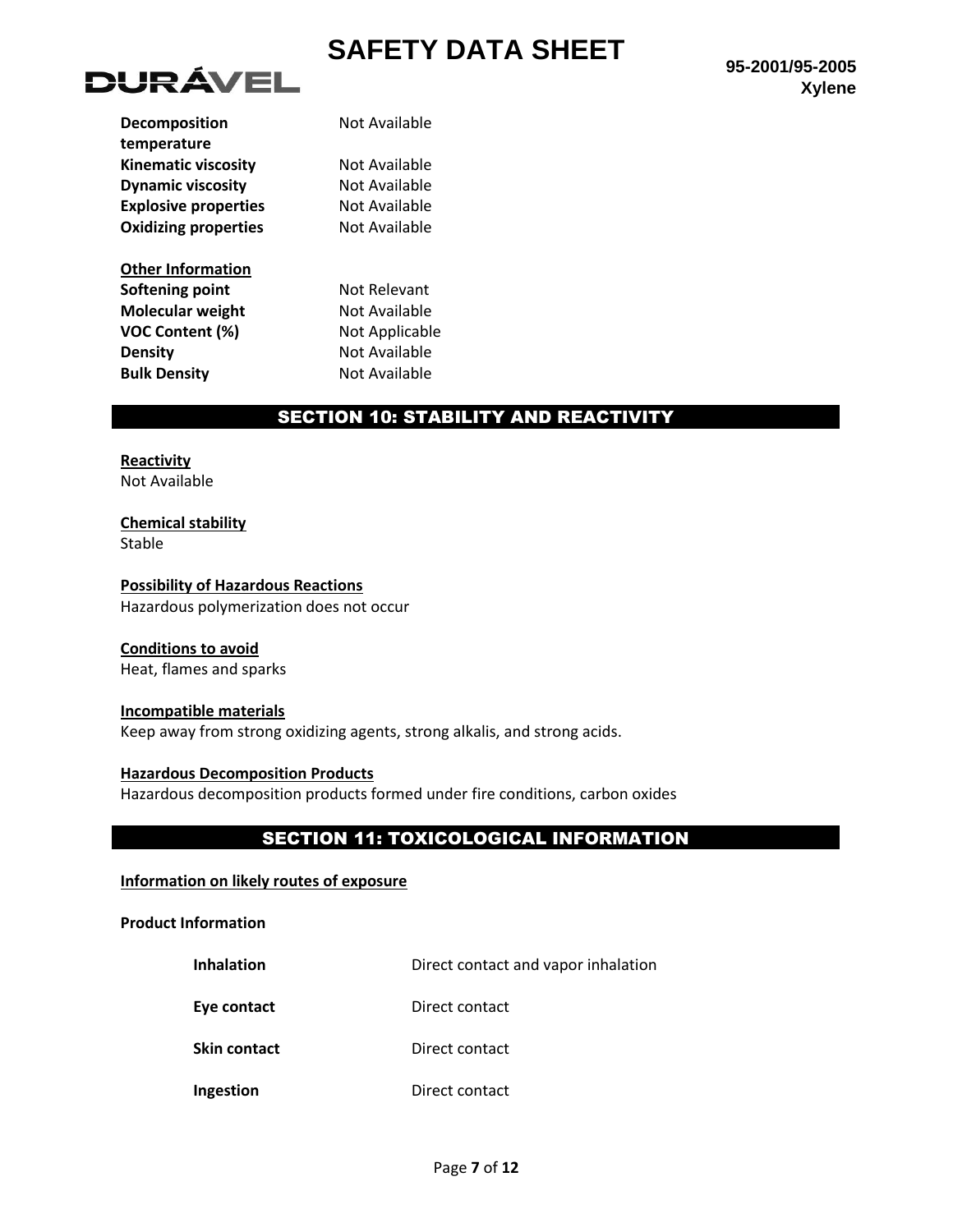# DURÁVEL

| <b>Chemical Name</b> | Oral LD50            | Dermal LD50 | <b>Inhalation LC50</b> |
|----------------------|----------------------|-------------|------------------------|
| Xylene               | $= 4300$ mg/kg (Rat) | $- -$       | = 47635 mg/L (Rat) 4h  |
| 1330-20-7            |                      |             |                        |

### **Information on toxicological effects**

**Symptoms** May cause drowsiness or dizziness if inhaled. May cause respiratory irritation. Causes serious eye irritation. Causes skin irritation.

#### **Delayed and immediate effects as well as chronic effects from short and long-term exposure**

| <b>Skin corrosion/irritation</b>  | Causes severe burns. Irritating to skin.            |
|-----------------------------------|-----------------------------------------------------|
| Serious eye damage/eye irritation | Irritating to eyes. Risk of serious damage to eyes. |
| <b>Irritation</b>                 | Irritating to eyes, respiratory system and skin     |
| Sensitization                     | No data available                                   |
| <b>Germ cell mutagenicity</b>     | No data available                                   |
| Carcinogenicity                   | No data available                                   |

| <b>Chemical Name</b>         | <b>ACGIH</b> | <b>IARC</b>   | <b>NTP</b> | <b>OSHA</b> |
|------------------------------|--------------|---------------|------------|-------------|
| Xylene                       | $- -$        | Group 3       | $- -$      |             |
| 1330-20-7                    |              |               |            |             |
| <b>Reproductive toxicity</b> |              | Not Available |            |             |
| STOT - single exposure       |              | Not Available |            |             |
| STOT - repeated exposure     |              | Not Available |            |             |
| <b>Aspiration hazard</b>     |              | Not Available |            |             |

## **Numerical measures of toxicity – Product Information**

No available data.

## SECTION 12: ECOLOGICAL INFORMATION

Material is expected to be harmful to aquatic organisms. May cause long-term adverse effects in the aquatic environment.

#### **Ecotoxicity**

| <b>Chemical Name</b> | Algae/aquatic plants | <b>Fish</b>               | Crustacea               |
|----------------------|----------------------|---------------------------|-------------------------|
| Xylene               |                      | 13.4: 96 h Pimephales     | 3.82: 48 h water flea   |
| 1330-20-7            |                      | promelas mg/L LC50 flow-  | mg/L EC50 0.6: 48 h     |
|                      |                      | through 2.661 - 4.093: 96 | Gammarus lacustris mg/L |
|                      |                      | h Oncorhynchus mykiss     | <b>LC50</b>             |
|                      |                      | mg/L LC50 static 13.5 -   |                         |
|                      |                      | 17.3: 96 h Oncorhynchus   |                         |
|                      |                      | mykiss mg/L LC50 13.1 -   |                         |
|                      |                      | 16.5: 96 h Lepomis        |                         |
|                      |                      | macrochirus mg/L LC50     |                         |
|                      |                      | flow-through 19: 96 h     |                         |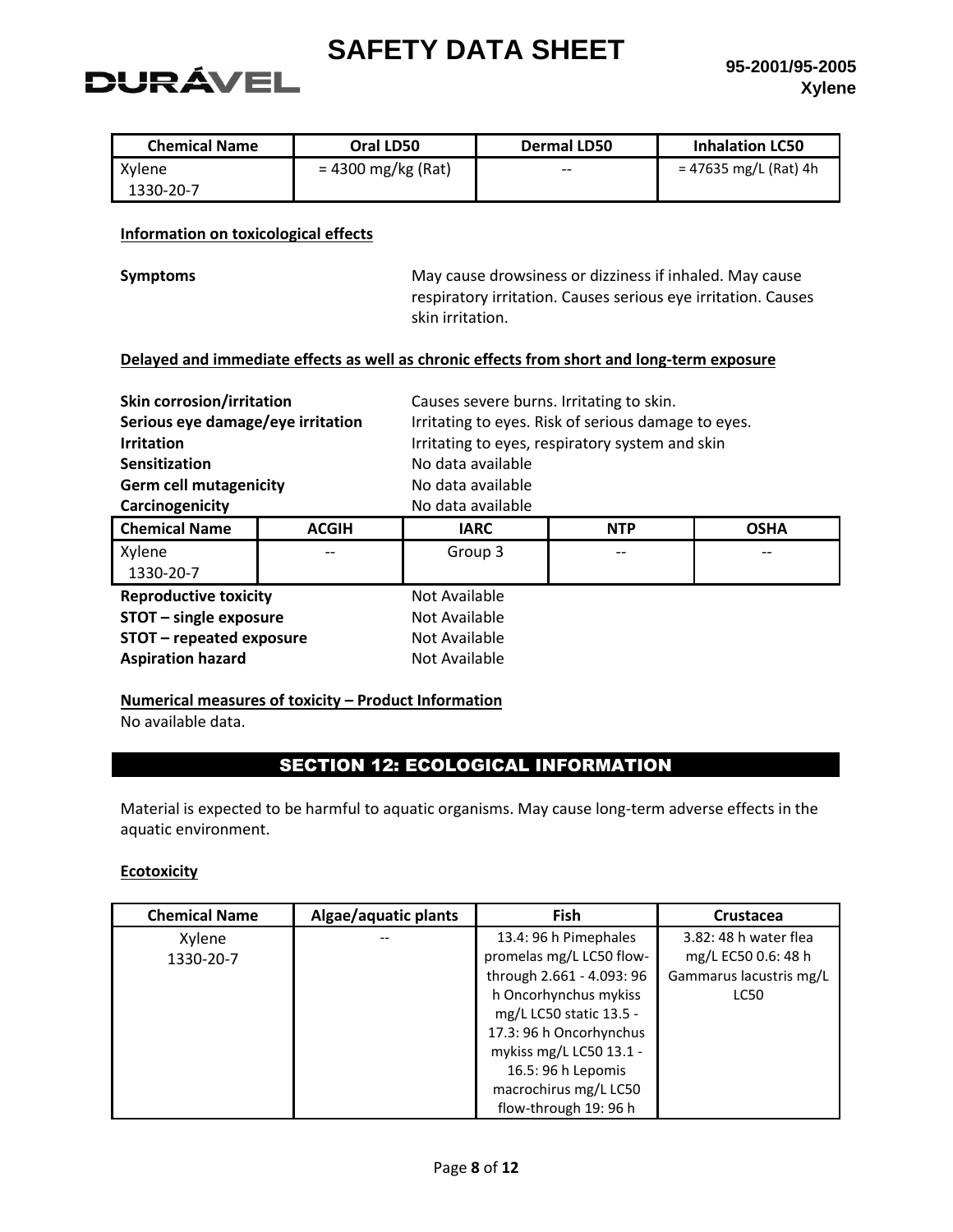# **DURÁVEL**

| Lepomis macrochirus        |  |
|----------------------------|--|
| mg/L LC50 7.711 - 9.591:   |  |
| 96 h Lepomis               |  |
| macrochirus mg/L LC50      |  |
| static 23.53 - 29.97: 96 h |  |
| Pimephales promelas        |  |
| mg/L LC50 static 780: 96   |  |
| h Cyprinus carpio mg/L     |  |
| LC50 semi-static 780: 96   |  |
| h Cyprinus carpio mg/L     |  |
| LC50 30.26 - 40.75: 96 h   |  |
| Poecilia reticulata mg/L   |  |
| LC50 static                |  |

### **Persistence and degradability**

No data available

#### **Bioaccumulation**

No data available

| <b>Chemical Name</b> | <b>Partition coefficient</b> |
|----------------------|------------------------------|
| Xylene               | $2.77 - 3.15$                |
| 1330-20-7            |                              |

## **Other adverse effects**

No data available

## SECTION 13: DISPOSAL CONSIDERATIONS

#### **Waste treatment methods**

| <b>Disposal of wastes</b> | Under RCRA 40 CFR 261 this material is a hazardous waste.<br>Dispose of in accordance with all federal, state, and local<br>regulations. If uncertain of local requirements, contact the<br>proper environmental authorities for information on waste<br>disposal in your area. Contact a licensed professional waste<br>disposal service to dispose of this material. |
|---------------------------|------------------------------------------------------------------------------------------------------------------------------------------------------------------------------------------------------------------------------------------------------------------------------------------------------------------------------------------------------------------------|
|                           |                                                                                                                                                                                                                                                                                                                                                                        |

**Contaminated packaging** Dispose of in accordance with federal, state and local regulations

| <b>Chemical Name</b> | <b>RCRA</b> | <b>RCRS</b> – Basis for<br>Listing | <b>RCRA – D Series</b><br><b>Wastes</b> | <b>RCRA – U Series</b><br><b>Wastes</b> |
|----------------------|-------------|------------------------------------|-----------------------------------------|-----------------------------------------|
| Xylene               | $- -$       | Included in waste                  | $- -$                                   | U239                                    |
| 1330-20-7            |             | stream: F039                       |                                         |                                         |

| <b>Chemical Name</b> | <b>California Hazardous Waste Status</b> |
|----------------------|------------------------------------------|
| Xvlene               | тохіс                                    |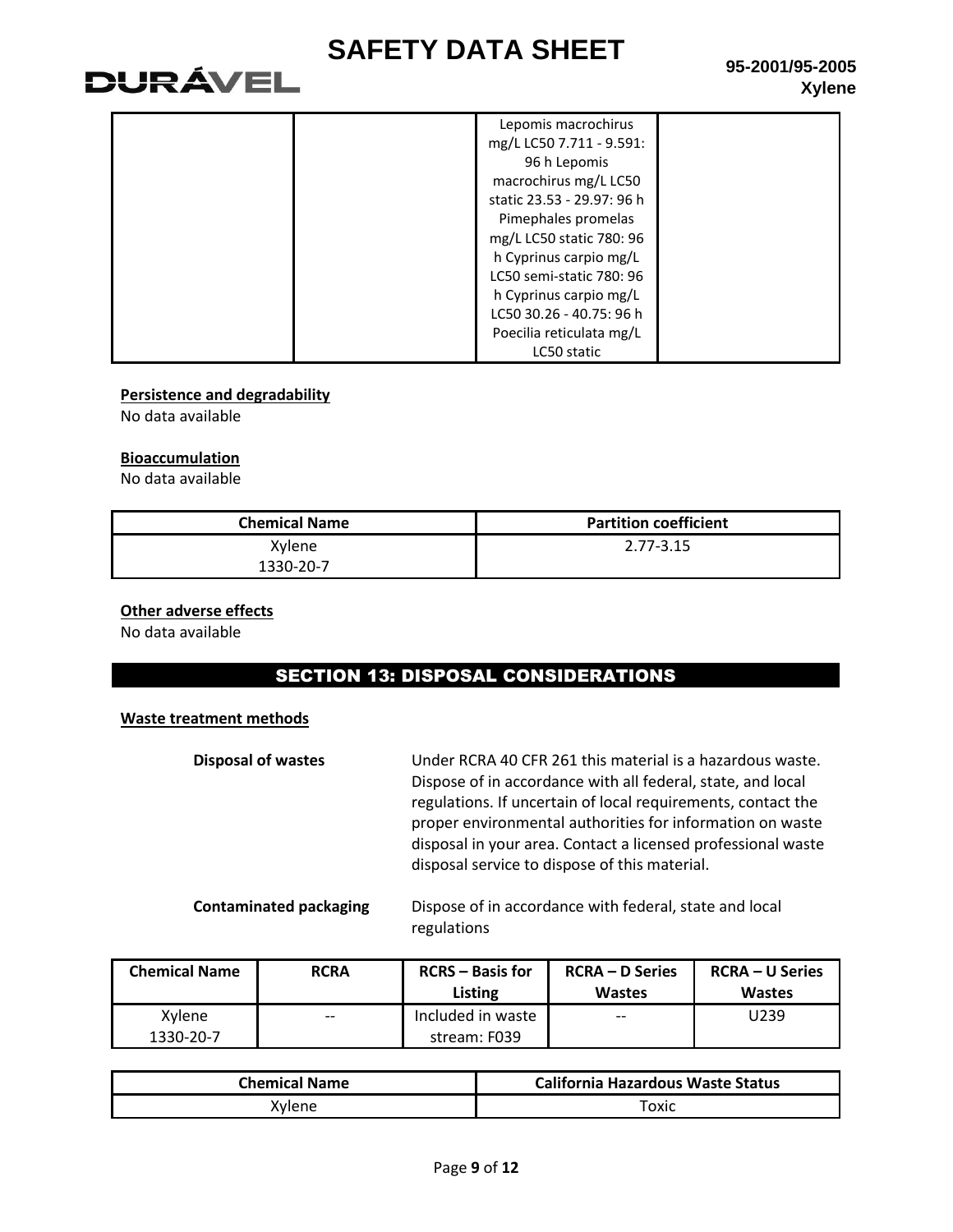**95-2001/95-2005 Xylene**

1330-20-7 **Ignitable** 

## SECTION 14: TRANSPORTATION INFORMATION

| DOT                     | UN1307, Xylenes, 3, III                                                                                                     |
|-------------------------|-----------------------------------------------------------------------------------------------------------------------------|
| <b>Marine pollutant</b> | Material is expected to be harmful to aquatic organisms. May cause<br>long-term adverse effects in the aquatic environment. |
| ΙΔΤΔ                    | 11N1307 Xylanac 3 111                                                                                                       |

**IATA** UN1307, Xylenes, 3, III

**IMDG** UN1307, Xylenes, 3, III

## SECTION 15: REGULATORY INFORMATION

#### **International Inventories**

DURÁVEL

| <b>TSCA</b>          | Complies |
|----------------------|----------|
| <b>DSL/NDSL</b>      | Complies |
| <b>EINECS/ELINCS</b> | Complies |
| <b>ENCS</b>          | Complies |
| <b>IECSC</b>         | Complies |
| <b>KECL</b>          | Complies |
| <b>PICCS</b>         | Complies |
| <b>AICS</b>          | Complies |
|                      |          |

#### **Legend:**

**TSCA** - United States Toxic Substances Control Act Section 8(b) Inventory **DSL/NDSL** - Canadian Domestic Substances List/Non-Domestic Substances List **EINECS/ELINCS** - European Inventory of Existing Chemical Substances/European List of Notified Chemical Substances **ENCS** - Japan Existing and New Chemical Substances **IECSC** - China Inventory of Existing Chemical Substances **KECL** - Korean Existing and Evaluated Chemical Substances **PICCS** - Philippines Inventory of Chemicals and Chemical Substances **AICS** - Australian Inventory of Chemical Substances

#### **US Federal Regulations**

#### **SARA 313**

Section 313 of Title III of the Superfund Amendments and Reauthorization Act of 1986 (SARA). This product does not contain any chemicals which are subject to the reporting requirements of the Act and Title 40 of the Code of Federal Regulations, Part 372

### **SARA 311/312 Hazard Categories**

| Acute health hazard               | Yes |
|-----------------------------------|-----|
| <b>Chronic health hazard</b>      | Yes |
| <b>Fire hazard</b>                | Yes |
| Sudden release of pressure hazard | Yes |
| <b>Reactive hazard</b>            | N٥  |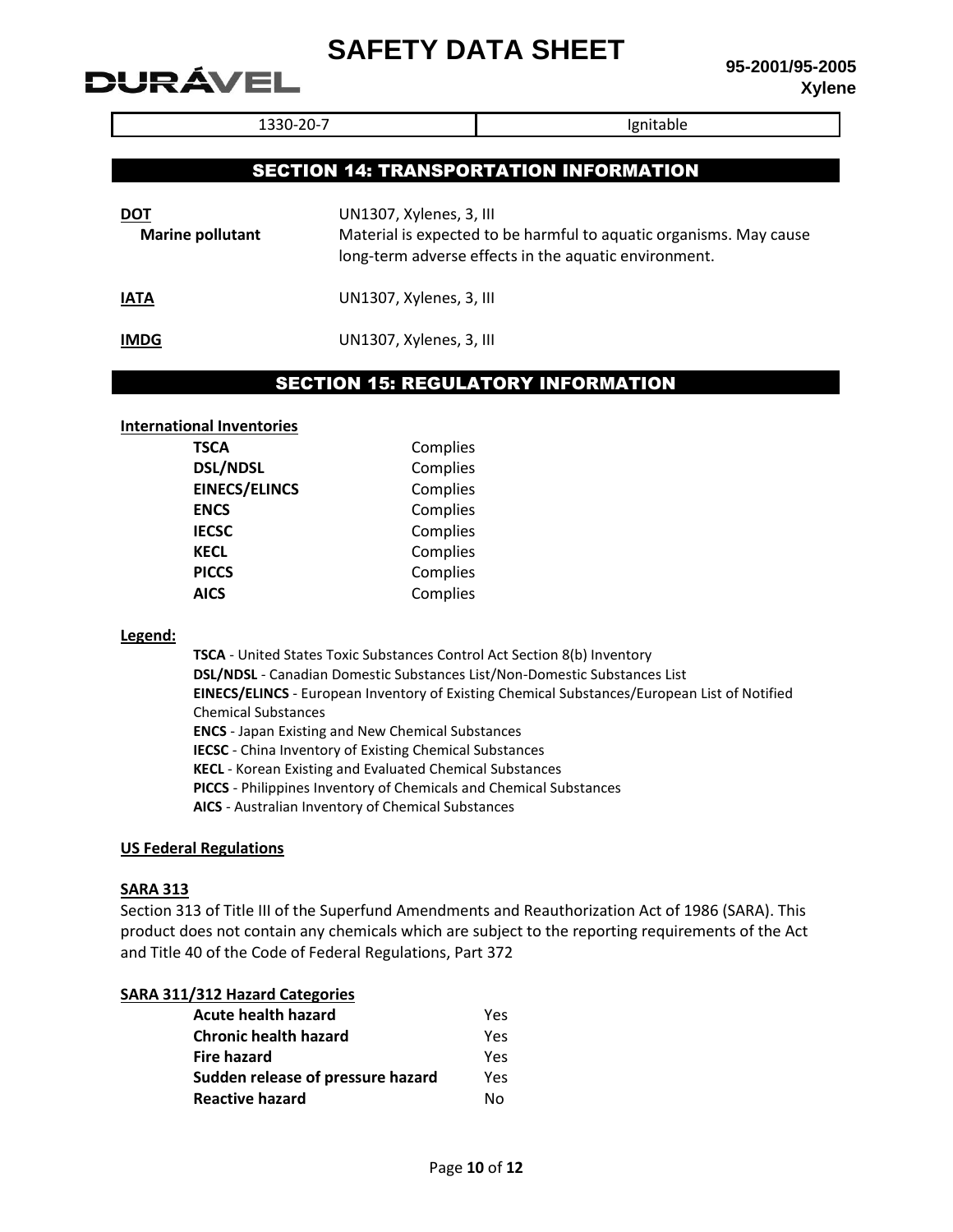## **95-2001/95-2005 Xylene**

# **DURÁVEL**

## **CWA (Clean Water Act)**

This product contains the following substances which are regulated pollutants pursuant to the Clean Water Act (40 CFR 122.21 and 40 CFR 122.42)

| <b>Chemical Name</b> | $CWA -$<br>Reportable<br><b>Quantities</b> | CWA – Toxic<br><b>Pollutants</b> | <b>CWA</b> – Priority<br><b>Pollutants</b> | CWZ – Hazardous<br><b>Substances</b> |
|----------------------|--------------------------------------------|----------------------------------|--------------------------------------------|--------------------------------------|
| Xylene<br>1330-20-7  | 100 lb                                     | $- -$                            | $- -$                                      |                                      |

## **CERCLA**

This material, as supplied, contains one or more substances regulated as a hazardous substance under the Comprehensive Environmental Response Compensation and Liability Act (CERCLA) (40 CFR 302)

| <b>Chemical Name</b> | <b>Hazardous Substances</b><br><b>ROs</b> | <b>CERCLA/SARA RQ</b> | <b>Reportable Quantity</b><br>(RQ)        |
|----------------------|-------------------------------------------|-----------------------|-------------------------------------------|
| Xylene<br>1330-20-7  | 100 lbs                                   | $- -$                 | RQ 100 lb final RQ<br>RQ 45.4 kg final RQ |

## **US State Regulations**

## **California Proposition 65**

This product contains chemicals known to the state of California to cause birth defects or other reproductive harm

## **US State Right-to-Know Regulations**

## **US EPA Label Information**

## SECTION 16: OTHER INFORMATION

| <b>NFPA</b>                                                       | Health hazards 2 | Flammability 3                           | Instability 0      | <b>Physical and Chemical</b><br>Properties - |
|-------------------------------------------------------------------|------------------|------------------------------------------|--------------------|----------------------------------------------|
| <b>HMIS</b>                                                       | Health hazards 2 | Flammability 3                           | Physical hazards 0 | <b>Personal Protection</b>                   |
| <b>Issue Date</b><br><b>Revision Date</b><br><b>Revision Note</b> |                  | August 3, 2020<br>Not applicable<br>None |                    |                                              |

The information contained herein is believed to be accurate but is not warranted to be so. Data and calculations are based on information furnished by the manufacturer of the product and manufacturers of the components of the product. The information given is designed only as a guidance for safe handling, use, processing, storage, transportation, disposal and release and is not to be considered a warranty or quality specification. The information relates only to the specific material designated and may not be valid for such material used in combination with any other materials or in